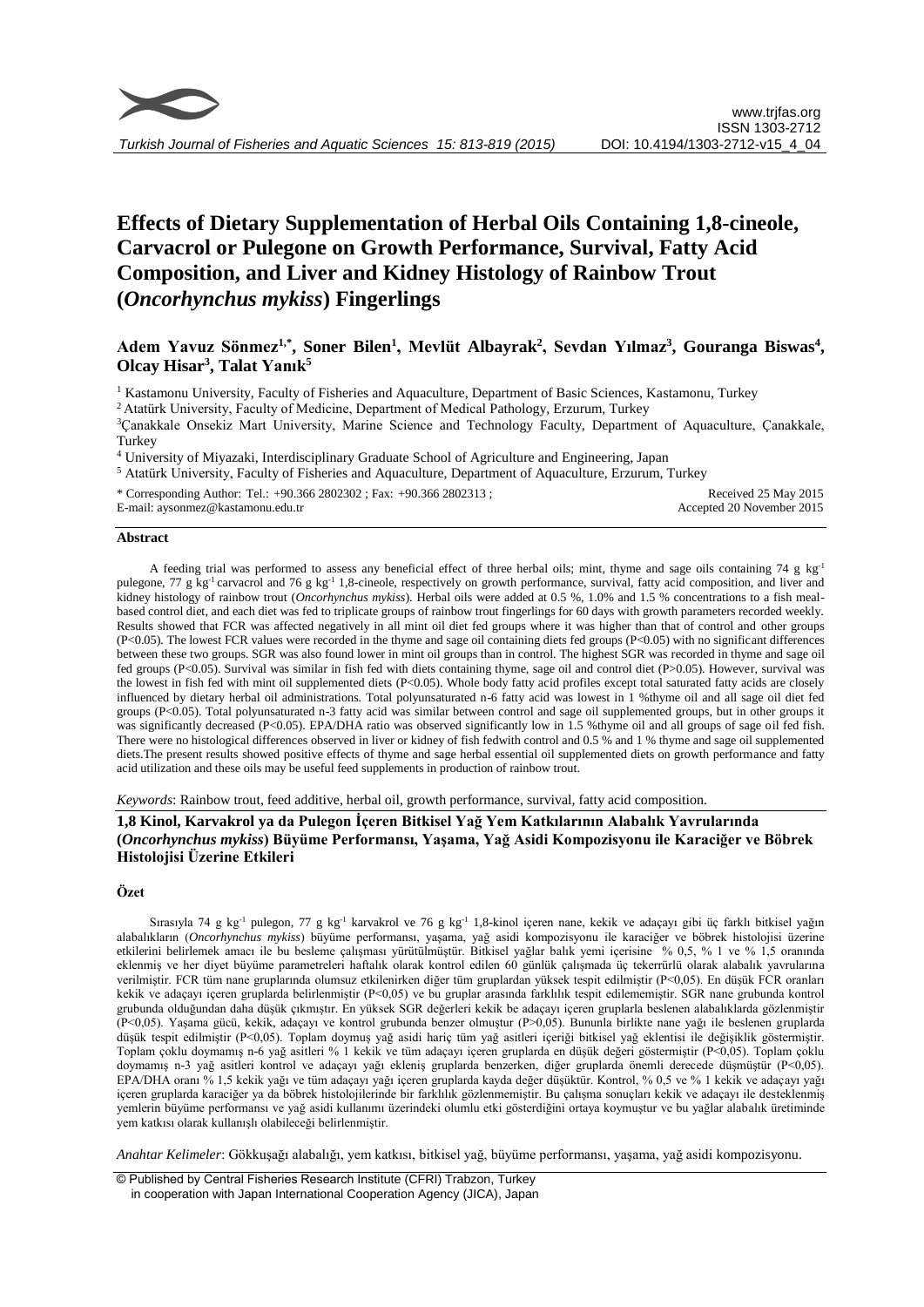## **Introduction**

Major tasks in aquaculture industry are to maintain fish health as well as to improve fish performance. Fish producers use a large quantity of antibiotics and chemicals to prevent and control diseases (Harikrishnan *et al*., 2011). However, the use of antibiotics in fish farming is restricted in many countries due to increasing development of antibiotic resistance in aquatic bacteria (Citarasu, 2010). Also, the occurrence of antimicrobial residues in aquaculture products threatens human health (WMO, 2006).

Nowadays, medicinal herbs are becoming more popular than ever before as far as the possible adverse effects of synthetic drugs are concerned (Rawling *et al*., 2009; Bilen *et al*., 2011; Bilen *et al*., 2013; Bilen *et al.,* 2014). Therefore, there are increasing concerns about testing potential impacts of natural additives on health monitoring and growth effects in fish (Citarasu, 2010).

The herbal oils have been in use for different purposes, such as food, drugs and perfumery since ancient times (Heath, 1981). They are also considered among the most important antimicrobial agents present in the plants, and may also have antioxidant and antiinflammatory activities (Nonato *et al*., 2011; Biswas *et al*., 2012). Many of them were evaluated for poultry, swine and cattle production, while their potential in fish diets has yet to be established. Therefore, the aim of present study is to investigate the effects of supplementation of essential oils of sage, thyme and mint on the growth performance, survival, fatty acid composition, and liver and kidney histology of rainbow trout (*Oncorhynchus mykiss*).

## **Materials and Methods**

#### **Fish and Experimental Condition**

Rainbow trout, average body weight of 13.3  $\pm$ 0.08 g, were provided from Research Center of Faculty of Fisheries at Atatürk University. Fish were kept in  $1 \text{ m}^3$  tanks supplied with freshwater flowthrough arrangement for 15 days prior to the experiment. The experiment had 9 dietary treatments with 3 replicates divided into 30 aquariums (45-L) containing 10 fish in each. During the study, water quality was temperature 17±0.1°C, pH 7.4±0.2, dissolved oxygen  $8.10\pm0.2$  mg/L and total NH<sub>3</sub> 0.00±0.01 mg/L.

Essential oil of mint (*Mentha spicata*), thyme (*Thymus vulgaris*) and sage (*Salvia* sp.) were purchased from NURİ AGA LTD and added to a commercial trout extruded feed (Pınar™, Turkey) at a dose of 0.5, 1.0and 1.5 % by a mixer. The diets were prepared according to the previously described protocol (Sönmez *et al*., 2015).Mint, thyme and sage oils contained 74 g  $kg^{-1}$  pulegone, 77 g  $kg^{-1}$  carvacrol and 76 g kg-11,8-cineole, respectively. Control diet

contained no herbal oil. Diets with different doses of sage, thyme and mint were designated as M 0.5 %, M 1.0 %, M1.5 %, T 0.5 %, T1.0 %, T1.5 %, S 0.5 %, S1.0 % and S1.5%, respectively. Fish were fed with the diets three times in everyday as *ad libitum* for 60 days.

## **Proximate and Fatty Acid Composition**

Moisture, crude protein, lipid and ash of the experimental diets and fish carcass were determined by following methods of AOAC (2000). Fatty acid compositions of the fish carcass were determined according to Miller *et al*. (2006).

#### **Histological Examination**

Changes on liver and kidney histology of rainbow trout were examined on the last day of the experiment. Five fish from each tank were euthanized by overdose of MS-222 (200 mgL-1of water for 10 min) for organs collection. Organs were removed carefully, fixed immediately in a 10% buffered formalin, dehydrated in a graded ethanol series, and embedded in paraffin. Sections were cut at 5 μm, and stained with hematoxylin and eosin for light microscopic examination (Hisar *et al*., 2002). Organ sections were examined for general abnormalities, such as inflammation, loss or regeneration of tissue, and nuclear location.

## **Growth and Survival Performance**

Growth parameters and survival were calculated as per the methods described previously (Wojno, 1977; Laird and Needham 1987; Fowler 1991)

## **Data Analysis**

Before performing statistical analysis, the data were subjected to normality checking and they followed normal distribution. One-way analysis of variance (ANOVA) was performed followed by Tukey-Kramer HSD for multiple comparisons of means. The level of significance was considered at 5%. All statistical analyses were performed using SPSS for Windows v. 17.0 program (SPSS Inc., Chicago, IL, USA).

### **Results**

At the end of the trial, a significant difference (P<0.05) was found in final weight of rainbow trout fingerlings fed with different test diets (Table 1). FCR was increased in all mint-diet groups and found higher than in control and other groups (*P*<0.05) (Table 1). Significantly lower FCR values were recorded in the fingerlings fed with thyme and sage oil containing diets (P<0.05) with no differences between these latter two treatments. Similarly, SGR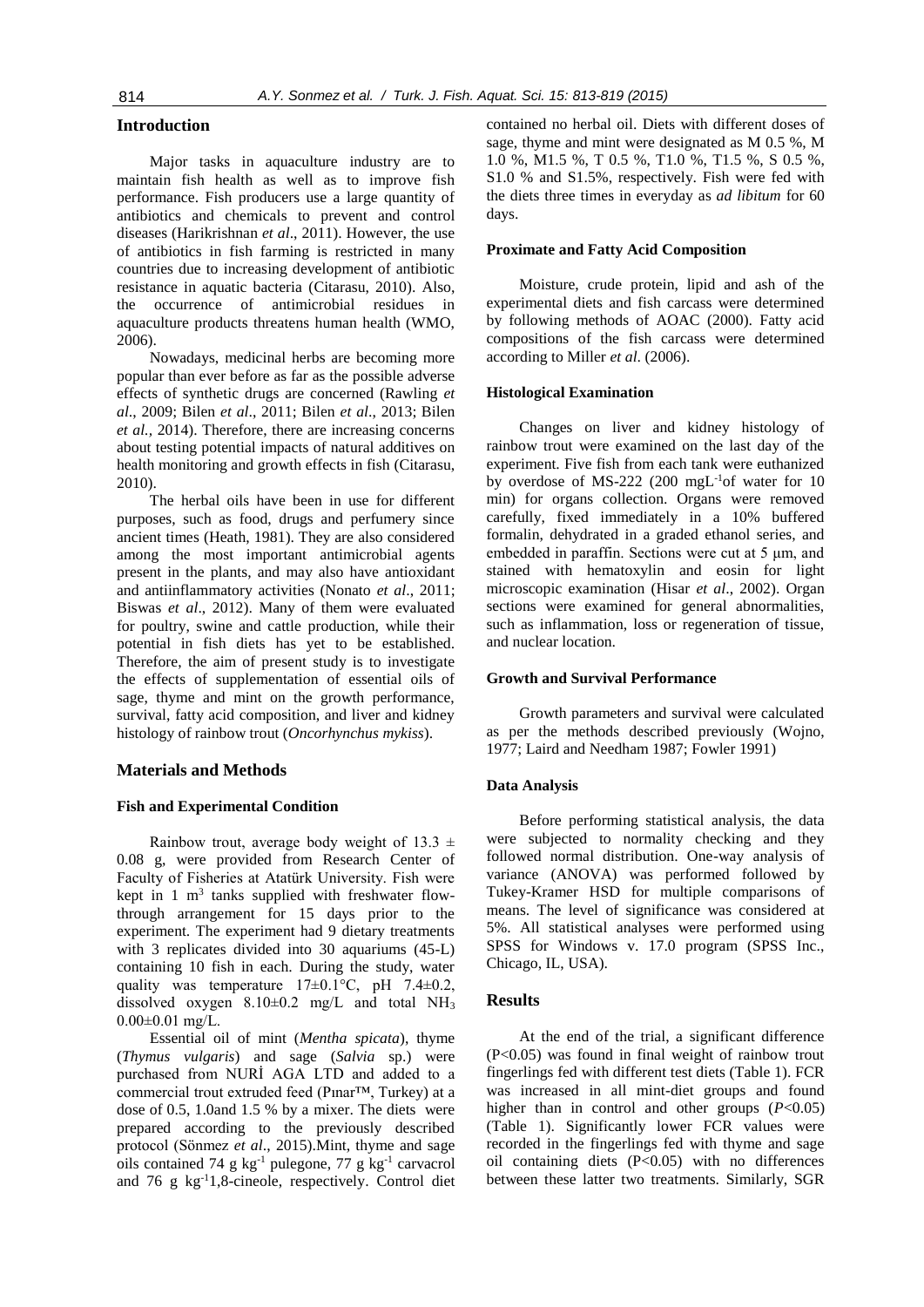| I<br>۰, |  |
|---------|--|
|         |  |

**Table1.** Effects of three levels of mint, thyme and sage oil supplemented diets on growth, feed conversion and survival in rainbow trout fingerlings

| Diet               | Final weight $(g)$           | <b>FCR</b>                   | $SGR$ (% d <sup>-1</sup> )   | Survival (%)            |
|--------------------|------------------------------|------------------------------|------------------------------|-------------------------|
| Control            | $56 \pm 0.25^{\rm b}$        | $0.91 \pm 0.09^{\rm a}$      | $2.42 \pm 0.08^b$            | 100 <sup>a</sup>        |
| M 0.5 %            | $45.4 \pm 0.19^a$            | $1.28 \pm 0.07$ b            | $2.14 \pm 0.05^{\text{a}}$   | $84\pm2.5^{b}$          |
| M 1.0 %            | $46.7 \pm 0.23$ <sup>a</sup> | $1.21 \pm 0.17$ b            | $2.12 \pm 0.07$ <sup>a</sup> | $65 \pm 3$ <sup>c</sup> |
| M <sub>1.5</sub> % | $43\pm0.25^{\rm b}$          | $1.36 \pm 0.11$ b            | $1.99 \pm 0.06^a$            | $65 \pm 3$ <sup>c</sup> |
| T 0.5 %            | $63.2 \pm 0.35$ c            | $0.81 \pm 0.19$ <sup>c</sup> | $2.61 \pm 0.12$ <sup>c</sup> | 100 <sup>a</sup>        |
| T 1.0 %            | $63 \pm 0.24$ c              | $0.81 \pm 0.11$ c            | $2.58 \pm 0.13$ c            | 100 <sup>a</sup>        |
| T 1.5 %            | $64.5 \pm 0.47$ c            | $0.79 \pm 0.15$ <sup>c</sup> | $2.61 \pm 0.06$ <sup>c</sup> | 100 <sup>a</sup>        |
| S 0.5 %            | $69.3 \pm 0.47$              | $0.73 \pm 0.01$ °            | $2.77 \pm 0.06$ c            | 100 <sup>a</sup>        |
| S 1.0 %            | $68.2 \pm 0.51$ °            | $0.75 \pm 0.5$ <sup>c</sup>  | $2.76 \pm 0.13$ c            | 100 <sup>a</sup>        |
| S 1.5 %            | $68.1 \pm 0.34$ c            | $0.75 \pm 0.16$ <sup>c</sup> | $2.75 \pm 0.08$ c            | 100 <sup>a</sup>        |

Diets with three inclusion levels (500, 1000 and 1500 mg  $kg^{-1}$ ) of mint, thyme and sage oils are denoted as M 0.5 %, M 1.0 %, M 1.5 %, T 0.5 %, T 1.0 %, T 1.5 %, S 0.5 %, S 1.0 % and S 1.5 %, respectively. All data represent the mean ± S.E.M. Within a column, values with different superscripts are significantly different from each other (P<0.05). SGR, specific growth rate; FCR, feed conversion ratio.

was also noticed to be decreased in groups fed with mint oil included diets comparing to control groups (Table 1). SGR was higher in thyme and sage oil treated groups compared to control and groups fed with mint oil containing diets (P<0.05).

Thyme and sage oil supplemented diets fed fish had similar survival with control (P>0.05) (Table 1). However, mint essential oil supplemented diets caused significantly low survival (P<0.05).

In the study, no differences were noticed on the total saturated fatty acid (SFA) composition of rainbow trout fed with essential herbal oil supplemented diets (Table 2). Total monounsaturated fatty acid (MUFA) was determined to be the highest in thyme oil fed groups (P<0.05). Eicosoneic acid (20:1n-9) was higher in mint and thyme oil treated fish groups than in control and sage groups  $(P<0.05)$ with lowest value in control. Similar results were observed on oleic acid (18:1n-9) levels, but no significant differences were observed between control and sage oil fed groups. Total polyunsaturated n-3 fatty acid value was similar between control and sage oil fed fish groups  $(P>0.05)$ , but the values were different in thyme and mint oil treated from those control and sage oil fed fish groups. Eicosapentaenoic acid (EPA, 20:5n-3) was found to be higher in all groups than in control (P<0.05). However, the highest value of EPA was observed in 1.0% mint oil fed group. Docosahexaenoic acid (DHA, 22:5n-3) level was higher in control and sage oil containing diet fed groups with no significance. Total polyunsaturated n-6 fatty acid level was the lowest in T 1.0 % and all sage oil fed groups (P<0.05). Total polyunsaturated n-3 fatty acid content was similar with control and sage oil fed groups, but it was comparatively lower in other treatment (P<0.05). Level of arachidonic acid (20:4n-6) was the highest in T 1% treatment. EPA/DHA ratio was observed significantly low in 1500 mgkg-1 thyme and all sage oil supplemented diet administered fish groups (P<0.05).

Histological analysis of liver and kidney in control fish did not indicate any pathological changes. However, vascular congestion (Figure 1a) and focal

tubule necrosis (Figure1b) were observed in liver and kidney from fish of M 1.0% and M 1.5% groups, respectively. Hydropic degeneration occurred in liver of rainbow trout from T 1.5% and S1.5% groups (Figure1c). However, there were no histopathological differences in the liver or the kidneys of control, M 0.5 %, 0.5% and 1.0% thyme and sage oil fed groups.

## **Discussion**

To date, several studies were conducted to evaluate effects of medical herbs on growth of fish. However, these investigations have focused mainly on health effects. In this study, we tried to take account of beneficial effects of the some herbal essential oils, such as mint, thyme and sage oils on rainbow trout.

There are reports on positive growth effects of sage, mint and thyme on broiler and animals (Demir *et al*., 2008; Emami *et al*., 2012; Hong *et al*., 2012), but effective doses for trout were unknown. We chose to begin with 0.5 %, 1.0 % and 1.5 % doses that had good impact. Especially, all doses of sage and thyme caused better weight gain, SGR and FCR. Some recent studies have exhibited that feeding fish with thyme resulted in an elevated disease resistance and improved survival, which may be attributed to an improvement of immune functions (Ergün *et al*., 2011; Yılmaz *et al*., 2013). Yılmaz *et al*. (2012b) also evaluated the use of thyme (*T. vulgaris)* in a diet for seabass and they demonstrated that 1% (1000 mgkg<sup>-1</sup>) thyme powder produced the highest protein and energy retentions, and slightly improved growth performance. In the study, feeding mint essential oil supplemented diets to rainbow trout resulted in low SGR and high FCR values. On the contrary to our results, peppermint (Emami *et al*., 2012), and oregano, anis and citrus peel essential oils (Hong *et al*., 2012) provided better results in higher animals.

SGR and FCR values of rainbow trout were positively affected by thyme and sage oil treatments. Similar results were observed by Emami *et al*., 2012 and Hong *et al*., 2012, but Demir *et al*. (2008) had different results from our study on sage leaf powder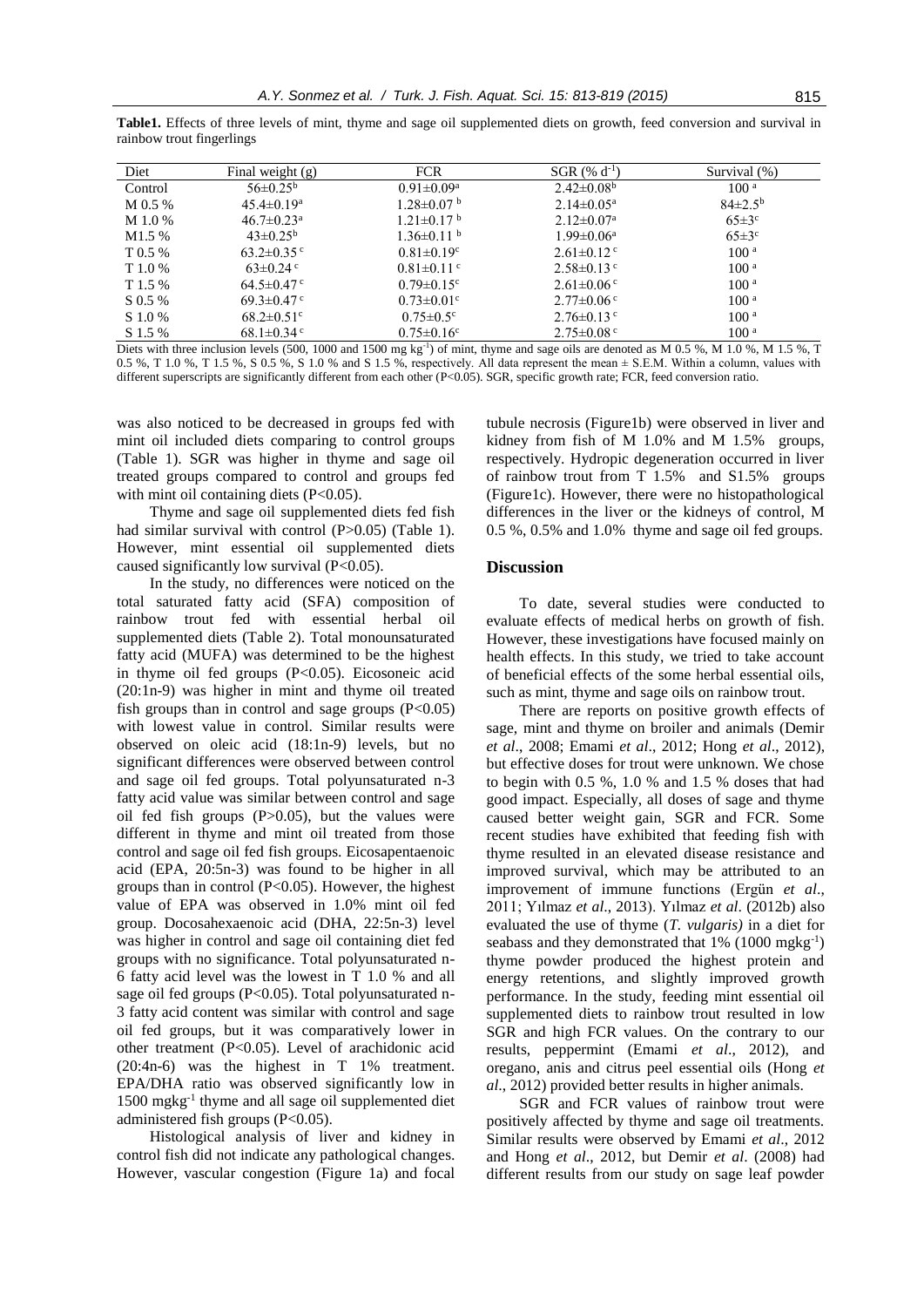| Fatty acid       | Control                       | M 0.5 %                      | M 1.0%                        | M 1.5 %                       | T 0.5 %                       | T 1.0 %                       | T 1.5 %                       | S 0.5 %                       | S 1.0 %                       | S 1.5 %                       |
|------------------|-------------------------------|------------------------------|-------------------------------|-------------------------------|-------------------------------|-------------------------------|-------------------------------|-------------------------------|-------------------------------|-------------------------------|
| 14:0             | $1.25 \pm 0.02^b$             | $3.82 \pm 0.07$ <sup>a</sup> | $3.56 \pm 0.03^a$             | $4.14 \pm 0.29$ <sup>a</sup>  | $3.96 \pm 0.03^a$             | $4.19 \pm 0.06^a$             | $3.95 \pm 0.06^a$             | $1.32 \pm 0.08^b$             | $1.33 \pm 0.10^b$             | $1.33 \pm 0.03^b$             |
| 15:0             |                               | $0.48 \pm 0.01$              | $0.44 \pm 0.01$               | $0.62 \pm 0.53$               | $0.52 \pm 0.03$               | $0.25 \pm 0.25$               | $0.48 \pm 0.02$               | $0.34 \pm 0.04$               |                               |                               |
| 16:0             | $18.08 \pm 0.15^{\rm b}$      | $13.85 \pm 0.09^a$           | $13.33 \pm 0.34$ <sup>a</sup> | $15.28 \pm 0.55^a$            | $13.17 \pm 0.07^a$            | $14.60 \pm 0.96^{\mathrm{a}}$ | $13.58 \pm 1.17$ <sup>c</sup> | $17.87 \pm 0.19^b$            | $17.32 \pm 0.27$ <sup>b</sup> | $17.35 \pm 0.74$ <sup>b</sup> |
| 17:0             | $0.29 \pm 0.03$ <sup>c</sup>  | $0.48 \pm 0.05^{\text{a}}$   | $0.48 \pm 0.02^a$             | $0.75 \pm 0.04^b$             | $0.49 \pm 0.04$ <sup>a</sup>  | $0.59 \pm 0.10^a$             | $0.52 \pm 0.02^a$             | $0.40 \pm 0.03$ <sup>a</sup>  | $0.45 \pm 0.01^a$             | $0.42 \pm 0.01$ <sup>a</sup>  |
| 18:0             | $4.79 \pm 0.40^b$             | $3.23 \pm 0.08^a$            | $3.06 \pm 0.08$ <sup>a</sup>  | $3.13 \pm 0.28$ <sup>a</sup>  | $2.88 \pm 0.12^a$             | $3.05 \pm 0.07$ <sup>a</sup>  | $2.77 \pm 0.41$ <sup>a</sup>  | $4.35 \pm 0.14^b$             | $4.53 \pm 0.03^b$             | $4.54 \pm 0.12^b$             |
| 20:0             |                               | $1.06 \pm 0.05^{\text{a}}$   | $1.09 \pm 0.08^a$             | $0.24 \pm 0.03^b$             | $1.50 \pm 0.40^a$             | $0.56 \pm 0.01$ <sup>c</sup>  | $0.79 \pm 0.01$ <sup>d</sup>  |                               |                               |                               |
| $\Sigma$ SFA     | $24.40 \pm 0.56$              | $22.93 \pm 0.14$             | $21.96 \pm 0.56$              | $24.15 \pm 0.01$              | $22.52 \pm 0.45$              | $23.24 \pm 0.94$              | $22.10 \pm 1.55$              | 24.27±0.24                    | $23.63 \pm 0.40$              | $23.64 \pm 0.84$              |
| 14:1             | $0.20 \pm 0.02^a$             | $0.18 \pm 0.01$ <sup>a</sup> | $0.17 \pm 0.01^a$             | $0.52 \pm 0.01$ <sup>b</sup>  | $0.17 \pm 0.02^a$             | $0.51 \pm 0.01$ <sup>b</sup>  | $0.20 \pm 0.01$ <sup>a</sup>  | $0.31 \pm 0.01$ <sup>c</sup>  | $0.36 \pm 0.03$ <sup>c</sup>  | $0.34 \pm 0.01$ <sup>c</sup>  |
| 15:1             | $1.32 \pm 0.22$ <sup>a</sup>  | $0.08 \pm 0.00^b$            | $0.08 \pm 0.00^b$             | $0.16 \pm 0.03^b$             | $0.67 \pm 0.01$ <sup>c</sup>  | $0.12 \pm 0.04^b$             | $0.68 \pm 0.00$ <sup>c</sup>  | $2.21 \pm 0.15$ <sup>d</sup>  | $1.50 \pm 0.08^a$             | $1.37 \pm 0.01^a$             |
| $16:1n-7$        | $1.10 \pm 0.01$ <sup>a</sup>  | $5.13 \pm 0.10^b$            | $5.16 \pm 0.07$ <sup>b</sup>  | $5.33 \pm 0.38^b$             | $5.24 \pm 0.02^b$             | $5.53 \pm 0.14^b$             | $5.66 \pm 0.36$ <sup>b</sup>  | $1.52 \pm 0.08^a$             | $1.54 \pm 0.06^a$             | $1.70 \pm 0.11$ <sup>a</sup>  |
| 17:1             | $0.19 \pm 0.01^a$             | $0.12 \pm 0.01^a$            | $0.34 \pm 0.01$ <sup>a</sup>  | $0.39 \pm 0.07$ <sup>ab</sup> | $0.55 \pm 0.05^{\rm b}$       | $0.29 \pm 0.01^a$             | $0.56 \pm 0.02^b$             | $0.95 \pm 0.01$ <sup>c</sup>  | $0.73 \pm 0.04$ <sup>d</sup>  | $0.74 \pm 0.01$ <sup>d</sup>  |
| $18:1n-7$        | $1.75 \pm 0.08^a$             | $3.04 \pm 0.07^b$            | $2.94 \pm 0.04^b$             | $2.89 \pm 0.08^b$             | $2.98 \pm 0.12^b$             | $2.98 \pm 0.09^b$             | $3.11 \pm 0.07$ <sup>c</sup>  | $2.65 \pm 0.10^b$             | $2.22 \pm 0.08$ <sup>d</sup>  | $2.27 \pm 0.05$ <sup>d</sup>  |
| $18:1n-9$        | $8.95 \pm 0.33$ <sup>a</sup>  | $15.32 \pm 0.17^b$           | $14.81 \pm 0.17$ <sup>b</sup> | $15.16 \pm 0.26$ <sup>b</sup> | $15.47 \pm 0.99^b$            | $16.28 \pm 0.78$ <sup>a</sup> | $16.82 \pm 0.14$ <sup>c</sup> | $9.10 \pm 0.01$ <sup>a</sup>  | $8.26 \pm 0.30$ <sup>a</sup>  | $8.20 \pm 0.53$ <sup>a</sup>  |
| $20:1n-9$        | $0.86 \pm 0.04$ <sup>a</sup>  | $1.52 \pm 0.09^b$            | $1.38 \pm 0.15^b$             | $1.20 \pm 0.08$ <sup>b</sup>  | $1.35 \pm 0.09^b$             | $1.26 \pm 0.06^b$             | $1.42 \pm 0.01$ <sup>b</sup>  | $0.87 \pm 0.07$ <sup>c</sup>  | $0.58 \pm 0.01$ <sup>d</sup>  | $0.61 \pm 0.08$ <sup>d</sup>  |
| $22:1n-9$        | $0.43 \pm 0.07^a$             | $0.40 \pm 0.05^{\text{a}}$   | $0.54 \pm 0.04$ <sup>a</sup>  | $0.50 \pm 0.03^a$             | $1.05 \pm 0.27$ <sup>b</sup>  | $0.65 \pm 0.11^{ab}$          | $0.72 \pm 0.03$ <sup>c</sup>  | $0.72 \pm 0.06$ <sup>c</sup>  | $0.70 \pm 0.03$ <sup>c</sup>  | $0.65 \pm 0.01^{ab}$          |
| $24:1n-9$        | $1.23 \pm 0.01^a$             | $0.41 \pm 0.02^b$            | $0.49 \pm 0.12^b$             | $0.38 \pm 0.06^b$             | $0.63 \pm 0.15$ <sup>c</sup>  | $0.28 \pm 0.09$ <sup>d</sup>  | $0.54 \pm 0.04^b$             | $0.70 \pm 0.17$ °             | $0.58 \pm 0.15$ <sup>c</sup>  | $0.86 \pm 0.36$ <sup>c</sup>  |
| $\Sigma$ MUFA    | $16.02 \pm 0.15^a$            | $26.20 \pm 0.08^b$           | $25.90 \pm 0.50^{\circ}$      | $26.51 \pm 0.08$ bc           | $28.12 \pm 1.09$ <sup>c</sup> | $27.89 \pm 1.04$ <sup>c</sup> | $29.70 \pm 0.48$ <sup>c</sup> | $19.03 \pm 0.05^a$            | $16.45 \pm 0.46^a$            | $16.73 \pm 1.12^a$            |
| 18:3n3           | $1.66 \pm 0.24$ <sup>a</sup>  | $1.24 \pm 0.04^b$            | $1.21 \pm 0.03^b$             | $1.24 \pm 0.06^b$             | $1.24 \pm 0.06^b$             | $1.19 \pm 0.01$ <sup>b</sup>  | $1.22 \pm 0.06^b$             | $0.76 \pm 0.05$ <sup>c</sup>  | $0.54 \pm 0.06$ <sup>d</sup>  | $0.55 \pm 0.06$ <sup>d</sup>  |
| $18:4n-3$        | $0.30 \pm 0.06^a$             | $1.17 \pm 0.01^{\mathrm{b}}$ | $1.24 \pm 0.02^b$             | $1.08 \pm 0.16$ <sup>c</sup>  | $1.05 \pm 0.01$ <sup>c</sup>  | $1.06 \pm 0.06$ <sup>c</sup>  | $1.13 \pm 0.11$ <sup>c</sup>  | $1.04 \pm 0.05$ <sup>c</sup>  | $0.70 \pm 0.04$ <sup>d</sup>  | $0.78 \pm 0.10^d$             |
| $20:4n-3$        | $0.84 \pm 0.01$ <sup>a</sup>  | $0.76 \pm 0.01$ <sup>a</sup> | $0.81 \pm 0.03$ <sup>a</sup>  | $0.75 \pm 0.10^a$             | $0.89 \pm 0.08$ <sup>a</sup>  | $0.85 \pm 0.10^a$             | $0.90 \pm 0.01$ <sup>a</sup>  | $0.26 \pm 0.26$ <sup>c</sup>  | $0.34 \pm 0.34$ c             | $0.26 \pm 0.26$ <sup>c</sup>  |
| $20:5n-3$        | $6.32 \pm 0.15^a$             | $7.72 \pm 0.12^b$            | $8.39 \pm 0.19$ <sup>c</sup>  | $7.10\pm0.41^b$               | $7.06 \pm 0.20^b$             | $7.08 \pm 0.08^b$             | $7.65 \pm 0.79^b$             | $6.05 \pm 0.03$ <sup>a</sup>  | $7.04 \pm 0.10^b$             | $7.40 \pm 0.21$ <sup>b</sup>  |
| $22:5n-3$        | $2.30 \pm 0.01$ <sup>a</sup>  | $3.01 \pm 0.24$ c            | $2.86 \pm 0.24$ c             | $2.36 \pm 0.19^a$             | $3.07 \pm 0.74$ c             | $2.32 \pm 0.00^a$             | $2.36 \pm 0.15^a$             | $2.00 \pm 0.29$ <sup>a</sup>  | $1.54 \pm 0.17$ <sup>b</sup>  | $2.20 \pm 0.06^b$             |
| $22:6n-3$        | $41.09 \pm 1.27$ <sup>a</sup> | $27.23 \pm 0.34^b$           | $28.42 \pm 1.27$ <sup>b</sup> | $28.58 \pm 0.82^b$            | $26.86 \pm 0.18^b$            | $28.11 \pm 0.85^b$            | $25.40\pm0.46^b$              | $40.57 \pm 0.91$ <sup>a</sup> | $43.77 \pm 1.34$ <sup>a</sup> | $42.53 \pm 0.79$ <sup>a</sup> |
| $\Sigma$ PUFA    |                               |                              |                               |                               |                               |                               |                               |                               |                               |                               |
| $n-3$            | $52.50 \pm 1.30^a$            | $41.13 \pm 0.49^b$           | $42.93 \pm 1.78$ <sup>b</sup> | $41.10 \pm 0.09^{\rm b}$      | $40.18 \pm 0.37$ <sup>b</sup> | $40.61 \pm 0.77$ <sup>b</sup> | $38.65 \pm 1.57$ <sup>b</sup> | $50.68 \pm 1.06^a$            | $53.93 \pm 0.95^a$            | $53.72 \pm 0.42^a$            |
| $18:2n-6$        | $7.26 \pm 0.06^a$             | $6.99 \pm 0.16^a$            | $7.06 \pm 0.12$ <sup>a</sup>  | $7.00 \pm 0.19^a$             | $6.78 \pm 0.27$ <sup>a</sup>  | $7.36 \pm 0.35$ <sup>a</sup>  | $2.84 \pm 0.33^b$             | $2.62 \pm 0.25^b$             | $2.60 \pm 0.27$ <sup>b</sup>  | $5.37 \pm 0.54$ <sup>c</sup>  |
| $20:4n-6$        | $1.86 \pm 0.30^a$             | $1.62 \pm 0.31$ <sup>a</sup> | $0.45 \pm 0.01^b$             | $1.34 \pm 0.32$ <sup>c</sup>  | $1.02 \pm 0.55$ <sup>c</sup>  | $2.00 \pm 0.19$ <sup>d</sup>  | $0.41 \pm 0.04^b$             | $0.30 \pm 0.09^b$             | $0.39 \pm 0.21$ <sup>b</sup>  | $0.65 \pm 0.03$ bc            |
| $22:2n-6$        | $0.31 \pm 0.11$ <sup>a</sup>  | $0.35 \pm 0.10^a$            | $0.09 \pm 0.09^b$             | $0.34 \pm 0.13^a$             | $0.13 \pm 0.01$ <sup>c</sup>  | $0.46 \pm 0.09$ <sup>d</sup>  |                               |                               |                               |                               |
| $\Sigma$ PUFA    |                               |                              |                               |                               |                               |                               |                               |                               |                               |                               |
| $n-6$            | $9.42 \pm 0.24$ <sup>a</sup>  | $8.97 \pm 0.24$ <sup>a</sup> | $7.60 \pm 0.02^b$             | $8.67 \pm 0.38$ <sup>a</sup>  | $7.94 \pm 0.81$ <sup>b</sup>  | $9.82 \pm 0.63$ <sup>a</sup>  | $3.25 \pm 0.29$ <sup>c</sup>  | $2.92 \pm 0.16$ <sup>c</sup>  | $2.99 \pm 0.06$ <sup>c</sup>  | $6.02 \pm 0.57$ <sup>d</sup>  |
| $\Sigma$ n-3/n-6 | $4.37 \pm 0.16^a$             | $4.80 \pm 0.33$ <sup>a</sup> | $5.41 \pm 0.01$ <sup>a</sup>  | $4.64 \pm 0.24$ <sup>a</sup>  | $5.18 \pm 0.62$ <sup>a</sup>  | $3.94 \pm 0.09^a$             | $15.77 \pm 1.73$ <sup>b</sup> | $18.53 \pm 0.70$ <sup>c</sup> | $18.00 \pm 0.49$ <sup>c</sup> | $8.18 \pm 1.24$ <sup>d</sup>  |
| <b>EPA/DHA</b>   | $0.28 \pm 0.01^a$             | $0.30 \pm 0.01$ <sup>a</sup> | $0.25 \pm 0.02^a$             | $0.26 \pm 0.01^a$             | $0.25 \pm 0.01^a$             | $0.30 \pm 0.03^a$             | $0.15 \pm 0.01^b$             | $0.16 \pm 0.01^b$             | $0.17 \pm 0.01^b$             | $0.15 \pm 0.01^b$             |
|                  |                               |                              |                               | $\mathbf{1}$                  |                               |                               |                               |                               |                               |                               |

Table 2. Carcass fatty acid composition of the rainbow trout fed three levels of mint, thyme and sage oil supplemented diets

Diets with three inclusion levels (500, 1000 and 1500 mg kg<sup>-1</sup>) of mint, thyme and sage oils are denoted as M0.5 %, M1.0 %, M1.5 %, T 0.5 %, T 1.0 %, T1.5 %, S 0.5 %, S 1.0 % and S1.5 %, respectively. All data represent the mean ± S.E.M. Within a row, values with different superscripts are significantly different from each other (P<0.05). SFA; Saturated Fatty Acids. MUFA; monounsaturated fatty acids. PUFA; polyunsaturated fatty acids; EPA, Eicosapentaenoic acid; DHA, Docosahexaenoic acid.

supplementation that negatively affected growth and feed conversion in broiler. In our study, survival was negatively affected by mint oil supplemented diet in rainbow trout.

EPA/DHA ratio is the most important index for optimum fish development (Skalli and Robin, 2004). The fish were growing, and it was expected that fatty acids would be oxidized extensively to provide energy for growth. In our study, EPA/DHA did not show differences among treatment groups except all sage and T 1.5% groups. Similar result was observed on n-3/n-6 ratio and PUFA n-6. In addition, in fish groups of T 0.5 % and T 1%, PUFA n-3 decreased. These results exhibited that sage and thyme oil fed fish groups had increased fatty acid utilization which might have improved fish growth. Furthermore, some fatty acid levels were increased in herb oil supplemented fish groups and some of them were decreased. Therefore, it is suggested that herbal oil supplementations may affect conversion of fatty acids in a varied fashion. Dietary EPA and DHA are considered as essential fatty acids in marine fish. However, some studies demonstrated that freshwater fish, such as rainbow trout, ayu, eel, and tilapia can convert linolenic acid to EPA and DHA, even though the ratio of conversion was different among the species (Takeuchi, 1997).

Histopathological changes may provide insight into the effects of unhealthy diets on various tissues and organs in fish. Therefore, in present study, the histological analyses were performed to assess any signs of damage in liver and kidney associated with dietary incorporation of mint, thyme or sage oils. In the present study, liver and kidney histopathology of the control fish showed a normal histological architect without indication of any deformity. However, abnormal histological findings, i.e. congestion, necrosis or degeneration were observed in liver and kidney samples of fish fed with high level of herbal oil containing diets.

Negative effects of herbal oils on growth performance, survival, fatty acid composition or histological changes may be related to toxic constituents, excessive doses, or allergic conditions, but they generally have no effects on health when used in the proper doses and application (Bandaranayake, 2006; Yılmaz *et al*., 2012a). The results of the present study demonstrate that inappropriate herbal oil levels exerted negative effects on growth, survival, fatty acid composition and organ histology of fish. Our findings were similar to the previous studies with *Oreochromis mossambicus* and *O. niloticus* fed with cumin powder (Yılmaz *et al*., 2012a) and caraway seed meal (Ahmad and Abdel-Tawwab 2011), respectively.

The present results displayed positive effects of sage and thyme herbal essential oil supplemented diets on growth performance and fatty acid utilization in rainbow trout. Further work is needed to explore impact of sage and thyme essential oils on fish immunity and disease resistance.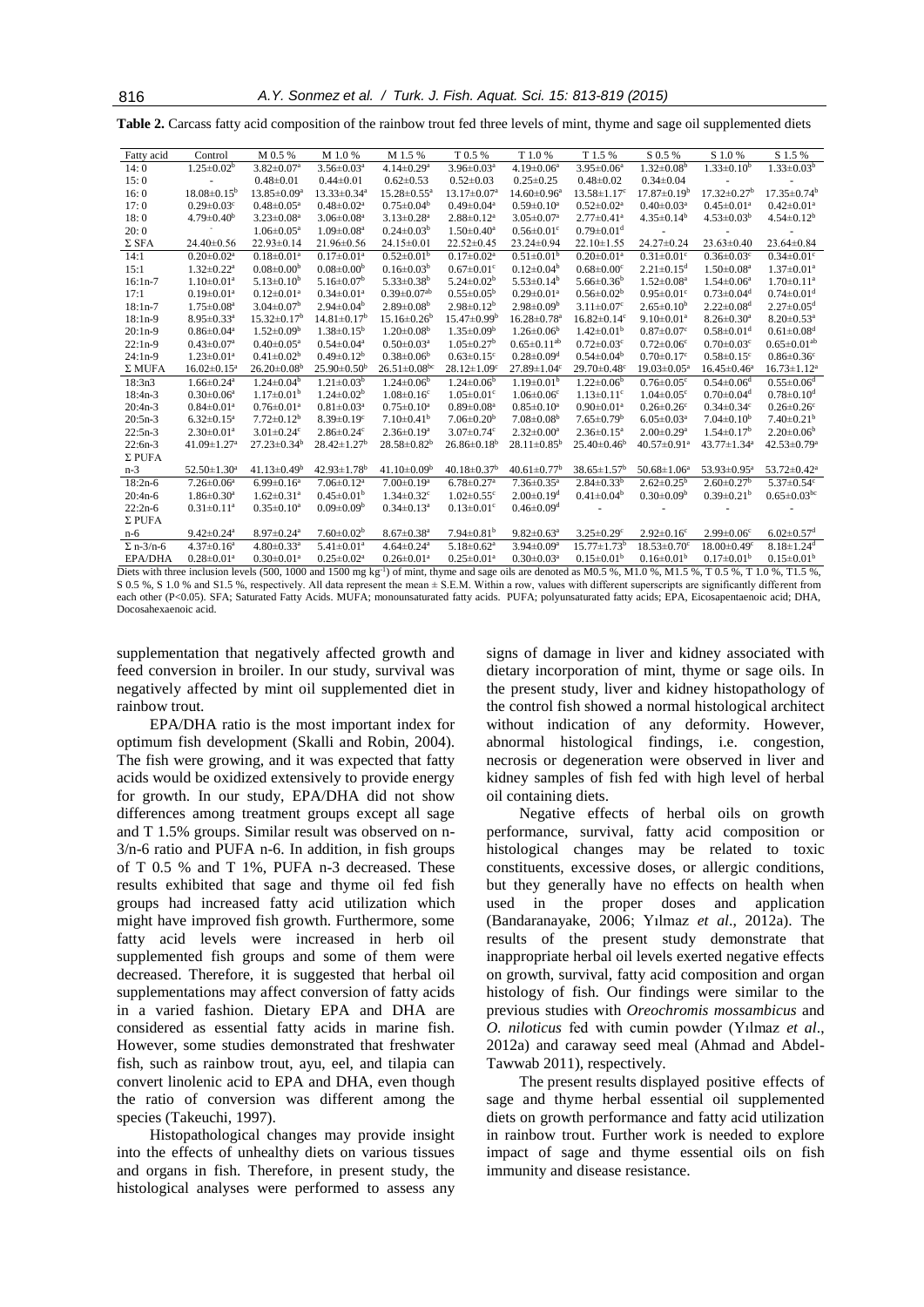

Figure 1. Liver (a and c) and kidney (b) histology from rainbow troutfed high level of herbal oil containing diets.a: Vascular congestion in mint and sage, b: focal tubule necrosismint and sage and c: hydropic degeneration in mint.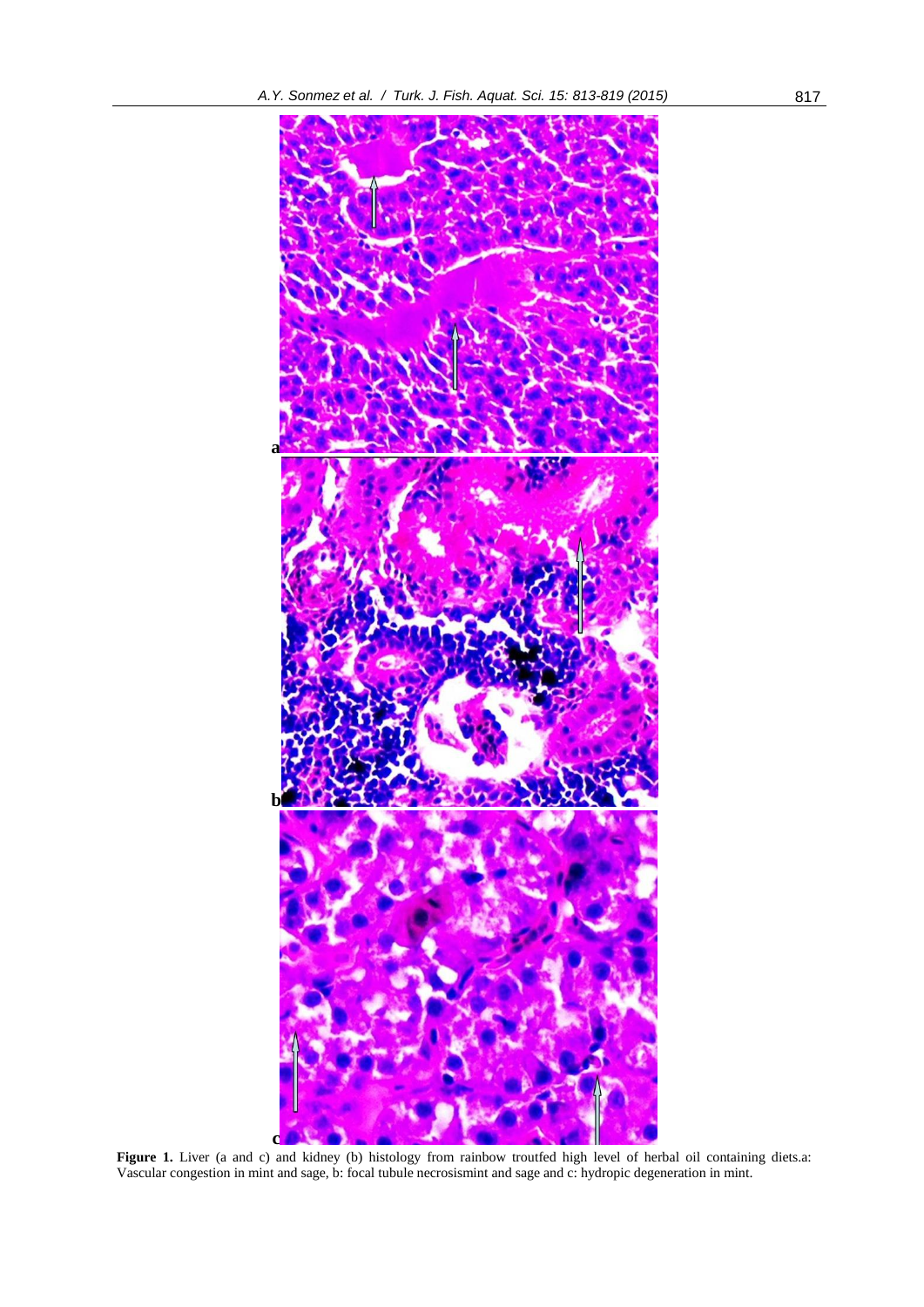## **References**

- Ahmad, M.H. and Tawwab, M.A. 2011. The use of caraway seed meal as a feed additive in fish diets: growth performance, feed utilization, and whole-body composition of Nile tilapia, *Oreochromis niloticus*  (L.) fingerlings. Aquaculture*,* 314(1-4):110-114.
- AOAC, 2000. Association of Official Analytical Chemists: Official Methods of Analysis. 17th Edn., Association of Official Analytical Chemists, Washington DC., USA. Pages: 2200.
- Bandaranayake, W.M. 2006. Quality control, screening, toxicity, and regulation of herbal drugs. Pages 25–57 *in* I. Ahmad, F. Aqil, and M. Owais, editors. Modern phytomedicine: turning medicinal plants into drugs. Wiley, Weinheim, Germany.
- Bilen, S., Bulut M. and Bilen, M.A. 2011. Immunostimulant effects of Cotinus coggyria on rainbow trout (*Oncorhynchus mykiss*). Fish and Shellfish Immunology, 30 (2): 451-455. doi: 10.1016/j.fsi.2010.12.013
- Bilen, S., Yılmaz, S. and Bilen, M.A. 2013. Influence of tetra (*Cotinus coggygria*) extract against Vibrio anguillarum ınfection in koi carp, *Cyprinus carpio* with reference to haematological and ımmunological changes. Turk. J. Fish. Aquat. Sci., 13(3): 527-532. doi: 10.4194/1303-2712-v13\_3\_16
- Bilen, S., Yılmaz, S., Bilen, M.A. and Biswas, G. 2014. Effects of dietary incorporation of tetra (*Cotinus coggygria*) extract on immune response and resistance to Aeromonas hydrophila in koi Carp (*Cyprinus carpio*), 7 pages. The Israeli Journal of Aquaculture – Bamidgeh, 66: 1-6.
- Biswas, A.K., Chatli, M.K. and Sahoo, J. 2012. Antioxidant potential of curry (*Murraya koenigii* L.) and mint (*Mentha spicata)* leaf extracts and their effect on colour and oxidative stability of raw ground pork meat during refrigeration storage. [Food Chemistry,](http://www.sciencedirect.com/science/journal/03088146) 133(2): 467–472.

doi:10.1016/j.foodchem.2012.01.073

- Citarasu, T. 2010. Herbal biomedicines: a new opportunity for aquaculture industry. Aquaculture International 18:403–414.
- Demir, E., Kilinc, K., Yildirim, Y., Dincer, F. and Eseceli, H. 2008. Comparative effects of mint, sage, thyme and flavomycin in wheat-based broiler diets. Archiva Zootechnica, 11(3): 54-63.
- Emami, N.K., Samie, A., Rahmani, H.R. and Ruiz-Feria, C.A. 2012. The effect of peppermint essential oil and fructooligosaccharides, as alternatives to virginiamycin, on growth performance, digestibility, gut morphology and immune response of male broilers. Animal Feed Science and Technology, 175 (1–2): 57–64. doi:10.1016/j.anifeedsci.2012.04.001
- Ergün, S., Yılmaz, S. and Yiğit, M. 2011. Effects of thyme, rosemary and fenugreek on some hematological and immunological parameters of tilapia, *Oreochromis mossambicus*. Mediterranean Aquaculture 2020, Aquaculture Europe (EAS 2011); 2011 Oct 19-21; Rhodes-Greece, p. 18-21.
- Fowler, L.G., 1991, Poultry by-product meal as a ditary protein Sources in fall chinook salmon diets. Aquaculture, 99: 309–321
- Harikrishnan, R., Balasundaram, C. and Heo, M.S., 2011. Impact of plant products on innate and adaptive immune system of cultured finfish and shellfish.

Aquaculture, 317(1): 1-15.

doi:10.1016/j.aquaculture.2011.03.039

- Heath, H.B.. 1981. Source book of flavours. Westport: Avi, pp. 890
- Hisar, O., Yanik, T., Hisar, S. A., 2002. Clinical and pathological investigation of *Psychrobacter immobilis* infection in rainbow trout (*Oncorhynchus mykiss*, Walbaum). The Israeli Journal of Aquaculture – Bamidgeh, 54(4): 189-196.
- Hong, J., Steiner, T., Aufy, A. and Lien, T. 2012. Effects of supplemental essentialoil on growth performance,<br>lipid metabolites and immunity, intestinal lipid metabolites and immunity, characteristics, microbiota and carcass traits in broilers. Livestock Science, 144(3): 253–262. doi:10.1016/j.livsci.2011.12.008
- Laird, L.M. and Needham, T. 1987. Salmon and Trout Farming. Ellis Horword Limited, Haslet Pres: a division of John Wiley & Sons, New York-Chichester- Brisbane-Toronto, 15 pp.
- Miller, M.R., Nichols, P.D., Barnes, J., Davies, N.W., Peacock, E.J. and Carter, C.G. 2006. Regiospecificity profiles of storage and membrane lipids from the gill and muscle tissue of Atlantic salmon (*Salmo salar* L.) grown elevated temperature. Lipids, 41: 865–876. doi: 10.1007/s11745-006-5042-5
- Nonato, F.R., Nogueira, T.M.O., Barros: T.A.A., Lucchese, A.M., Oliveir, C.E.C., Santos, R.R., Soares, M.B.P. and Villarreal, C.F. 2011. Antinociceptive and antiinflammatory activities of *Adiantum latifolium* Lam.: Evidence for a role of IL-1β inhibition. [Journal](http://www.sciencedirect.com/science/journal/03788741)  [of Ethnopharmacology,](http://www.sciencedirect.com/science/journal/03788741) 136 (3): 518–524. doi:10.1016/j.jep.2010.05.065
- Rawling, M.D., Merrifield, D.L. and Davies, S.J. 2009. Preliminary assessment of dietary supplementation of Sangrovit® on red tilapia (*Oreochromis niloticus*) growth performance and health. Aquaculture, 294 (1- 2): 118-122. doi:10.1016/j.aquaculture.2009.05.005
- Skalli, A. and Robin, J.H., 2004. Requirement of n-3 Long Chain Polyunsaturated Fatty Acids for European Sea Bass (*Dicentrarchus labrax*) Juveniles: Growth and Fatty Acid Composition. Aquaculture, 240: 399-415. doi:10.1016/j.aquaculture.2004.06.036
- Sönmez, A.Y., Bilen, S., Alak, G., Hisar, O., Yanık, T. and Biswas, G. 2015. Growth performance and antioxidant enzyme activities in rainbow trout (*Oncorhynchus mykiss*) juveniles fed diets supplemented with sage, mint and thyme oils. Fish Physiol. Biochem., 41: 165–175.
- Takeuchi, T., 1997. Essential fatty acid requirements of aquatic animals with emphasis on fish larvae and fingerlings. Rev. Fish. Sci., 5:1–25.
- WMO, 2006. Commission for Agricultural Meteorology (CAgM). The First Fifty Years. WMO-No. 999, Geneva, 44 pp.
- Wojno, T., 1977. Evaluation of the Feeding Value of Palish Feeds and Ewas Feed For Fry of Rainbow Trout (*Oncorhynchus mykiss*). Roczniki Nauk Rolniezych, Seria 11 (98)-2.
- Yılmaz, S., Ergün, S. and Türk, N. 2012a. The effects of cumin-supplemented diets on growth and disease (*Streptococcus iniae*) resistance of tilapia (*Oreochromis mossambicus*). Israeli Journal of Aquaculture Bamidgeh, 64: 1-5
- Yılmaz, S., Ergün S. and Çelik, E.Ş. 2012b. Effects of herbal supplements on growth performance of sea bass (*Dicentrarchus labrax*): Change in body